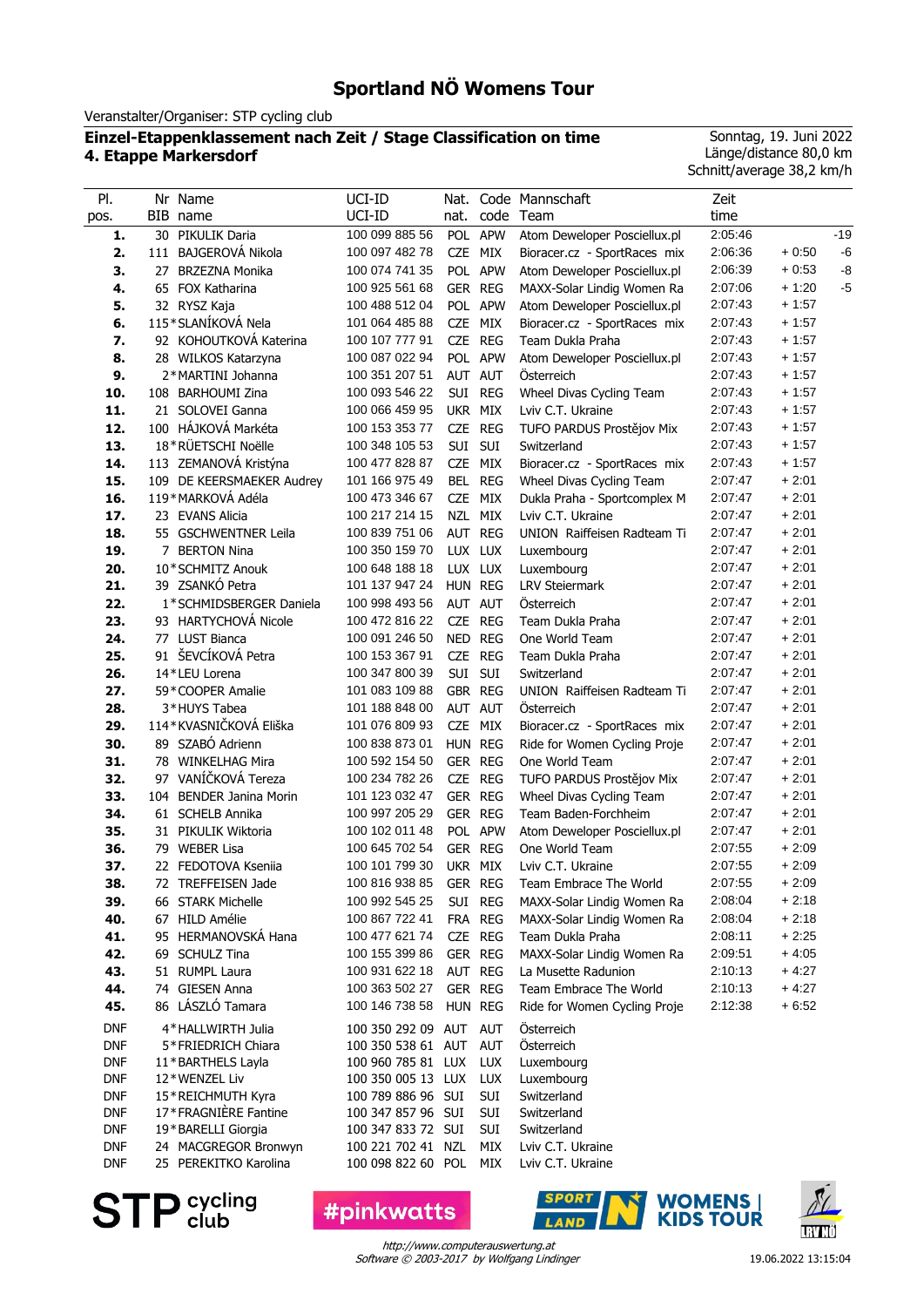Sportland NÖ Womens Tour 2

| <b>DNF</b> | 35 HUBER Julia                   | 101 307 498 19 AUT |            | <b>REG</b> | <b>LRV Steiermark</b>        |
|------------|----------------------------------|--------------------|------------|------------|------------------------------|
| <b>DNF</b> | 37 ZOTTER Carina                 | 101 263 008 52 AUT |            | <b>REG</b> | <b>LRV Steiermark</b>        |
| <b>DNF</b> | 44 VOGL Anja                     | 100 350 255 69 AUT |            | <b>REG</b> | STP cycling club             |
| <b>DNF</b> | 45 HEIGL Nadja                   | 100 086 238 86 AUT |            | <b>REG</b> | STP cycling club             |
| <b>DNF</b> | <b>GIERINGER Sandra</b><br>47    | 101 057 238 19 AUT |            | <b>REG</b> | La Musette Radunion          |
| <b>DNF</b> | 49<br><b>GEIERLEHNER Daniela</b> | 101 117 159 91 AUT |            | <b>REG</b> | La Musette Radunion          |
| <b>DNF</b> | 50 FELLNER Victoria              | 101 044 101 74 AUT |            | <b>REG</b> | La Musette Radunion          |
| <b>DNF</b> | 52<br>SVOZIL Anna                | 101 229 998 22 AUT |            | <b>REG</b> | La Musette Radunion          |
| <b>DNF</b> | 54 THANNER Gabriela              | 100 922 221 26     | <b>AUT</b> | <b>REG</b> | UNION Raiffeisen Radteam Ti  |
| <b>DNF</b> | 57<br><b>MACHNER Katharina</b>   | 100 834 156 37 AUT |            | <b>REG</b> | UNION Raiffeisen Radteam Ti  |
| <b>DNF</b> | 58 WIESTNER Lisa                 | 101 178 144 63 AUT |            | <b>REG</b> | UNION Raiffeisen Radteam Ti  |
| <b>DNF</b> | 62 ZIMMERMANN Amelie             | 100 997 258 82 GER |            | <b>REG</b> | Team Baden-Forchheim         |
| <b>DNF</b> | 64 SCHNEIDER Christine           | 100 836 468 21     | <b>GER</b> | <b>REG</b> | Team Baden-Forchheim         |
| <b>DNF</b> | 71<br><b>BAUMER Annika</b>       | 100 364 639 00     | <b>GER</b> | <b>REG</b> | Team Embrace The World       |
| <b>DNF</b> | LAGERSHAUSEN Marie<br>73         | 100 361 446 08     | <b>GER</b> | <b>REG</b> | Team Embrace The World       |
| <b>DNF</b> | 75 FRÜHMESSER Tanja              | 100 766 095 70     | <b>GER</b> | <b>REG</b> | Team Embrace The World       |
| <b>DNF</b> | 76 SCHÜTZ Adelheid               | 100 098 477 06     | <b>GER</b> | <b>REG</b> | Team Embrace The World       |
| <b>DNF</b> | 80 NEUMANN Laura                 | 100 140 468 93     | <b>GER</b> | <b>REG</b> | One World Team               |
| <b>DNF</b> | 98*MÜLLEROVÁ Patricie            | 100 474 007 49     | <b>CZE</b> | <b>REG</b> | TUFO PARDUS Prostějov Mix    |
| <b>DNF</b> | 99 VORÁČOVÁ Nadá                 | 100 148 250 18     | <b>CZE</b> | <b>REG</b> | TUFO PARDUS Prostějov Mix    |
| <b>DNF</b> | 101 * HERMANOVÁ Adéla            | 100 473 102 17     | <b>CZE</b> | <b>REG</b> | TUFO PARDUS Prostějov Mix    |
| <b>DNF</b> | 102*HLADÍKOVÁ Kateřina           | 100 477 653 09     | <b>CZE</b> | <b>REG</b> | TUFO PARDUS Prostějov Mix    |
| <b>DNF</b> | 105*SCHARR Alexandra Gritt       | 100 500 037 83     | <b>GER</b> | <b>REG</b> | Wheel Divas Cycling Team     |
| <b>DNF</b> | 106 MARB Maria                   | 100 901 293 50     | <b>GER</b> | <b>REG</b> | Wheel Divas Cycling Team     |
| <b>DNF</b> | 107 KLOTZ Sandra                 | 100 098 704 39     | <b>GER</b> | <b>REG</b> | Wheel Divas Cycling Team     |
| <b>DNF</b> | 112*JEŘÁBKOVÁ Barbora            | 100 847 718 19     | <b>CZE</b> | MIX        | Bioracer.cz - SportRaces mix |
| <b>DNF</b> | 116 PARMOVÁ Barbora              | 100 474 039 81     | <b>CZE</b> | MIX        | Bioracer.cz - SportRaces mix |
| <b>DNF</b> | 117*NĚMCOVÁ Barbora              | 100 473 099 14     | <b>CZE</b> | MIX        | Dukla Praha - Sportcomplex M |
| <b>DNF</b> | 120 * RUNTOVÁ Hanka              | 100 474 486 43     | <b>CZE</b> | <b>MIX</b> | Dukla Praha - Sportcomplex M |
| <b>DNF</b> | 121 HEJHALOVÁ Dagmar             | 100 472 087 69     | <b>CZE</b> | <b>MIX</b> | Dukla Praha - Sportcomplex M |
| <b>DNF</b> | 122*DLASKOVÁ Vanda               | 100 477 766 25     | <b>CZE</b> | <b>MIX</b> | Dukla Praha - Sportcomplex M |
| <b>DNS</b> | 34 BÄRNTHALER Sarah              | 101 101 450 96 AUT |            | <b>REG</b> | <b>LRV Steiermark</b>        |
| <b>DNS</b> | 36 THOMA Pia-Maria               | 101 069 455 14 AUT |            | <b>REG</b> | <b>LRV Steiermark</b>        |
| <b>DNS</b> | 42 BERNHARD Magdalena            | 101 187 516 26 AUT |            | <b>REG</b> | STP cycling club             |
| <b>DNS</b> | 63 ANSTRUTHER Yasmin             | 100 145 345 23     | <b>GER</b> | <b>REG</b> | Team Baden-Forchheim         |
| <b>DNS</b> | 81 ZEITLER Martha                | 100 518 327 40 GER |            | <b>REG</b> | One World Team               |
|            |                                  |                    |            |            |                              |

Anzahl der Starter/Number of starters: 85 Ausgeschiedene Fahrer/Retired: 40 Nicht am Start/Did not start: 5

#### **Einzel-Etappenklassement nach Punkten / Points Classification (stage) 4. Etappe / stage 4**

Sonntag, 19. Juni 2022

Sonntag, 19. Juni 2022

| PI.  | Nr Name                | UCI-ID         |            |            | Nat. Code Mannschaft                 | Punkte |
|------|------------------------|----------------|------------|------------|--------------------------------------|--------|
| pos. | BIB name               | UCI-ID         | nat.       |            | code Team                            | Points |
| 1.   | 30 PIKULIK Daria       | 100 099 885 56 |            | POL APW    | Atom Deweloper Posciellux.pl Wrocław | 20     |
| 2.   | 111 BAJGEROVÁ Nikola   | 100 097 482 78 | CZE.       | MIX        | Bioracer.cz - SportRaces mix team    | 15     |
| З.   | 27 BRZEZNA Monika      | 100 074 741 35 |            | POL APW    | Atom Deweloper Posciellux.pl Wrocław | 11     |
| 4.   | 65 FOX Katharina       | 100 925 561 68 |            | GER REG    | MAXX-Solar Lindig Women Racing RG    | 8      |
| 5.   | 32 RYSZ Kaja           | 100 488 512 04 |            | POL APW    | Atom Deweloper Posciellux.pl Wrocław | 6      |
| 6.   | 115*SLANÍKOVÁ Nela     | 101 064 485 88 | CZE        | MIX        | Bioracer.cz - SportRaces mix team    | 5      |
| 7.   | 92 KOHOUTKOVÁ Katerina | 100 107 777 91 | CZE.       | REG        | Team Dukla Praha                     | 4      |
| 8.   | 28 WILKOS Katarzyna    | 100 087 022 94 | POL.       | APW        | Atom Deweloper Posciellux.pl Wrocław | 3      |
| 9.   | 2*MARTINI Johanna      | 100 351 207 51 | <b>AUT</b> | AUT        | Österreich                           | 2      |
| 10.  | 108 BARHOUMI Zina      | 100 093 546 22 | SUI        | <b>REG</b> | Wheel Divas Cycling Team             |        |
|      |                        |                |            |            |                                      |        |

#### **Sprintwertung / Sprint Classification SP 1 Km 20,0**

Nat. Code Mannschaft code Pl. pos. Nr Name BIB name Team nat. Punkte Points UCI-ID UCI-ID **1.** 30 PIKULIK Daria 100 099 885 56 POL APW Atom Deweloper Posciellux.pl Wrocław 4 **2.** 65 FOX Katharina 100 925 561 68 GER REG MAXX-Solar Lindig Women Racing RG 2<br>**3.** 27 BRZEZNA Monika 100 074 741 35 POL APW Atom Deweloper Posciellux.pl Wrocław 1 **3.** 27 BRZEZNA Monika 100 074 741 35 POL APW Atom Deweloper Posciellux.pl Wrocław 1





**IRVNÖ** 

Software © 2003-2017 by Wolfgang Lindinger http://www.computerauswertung.at

#pinkwatts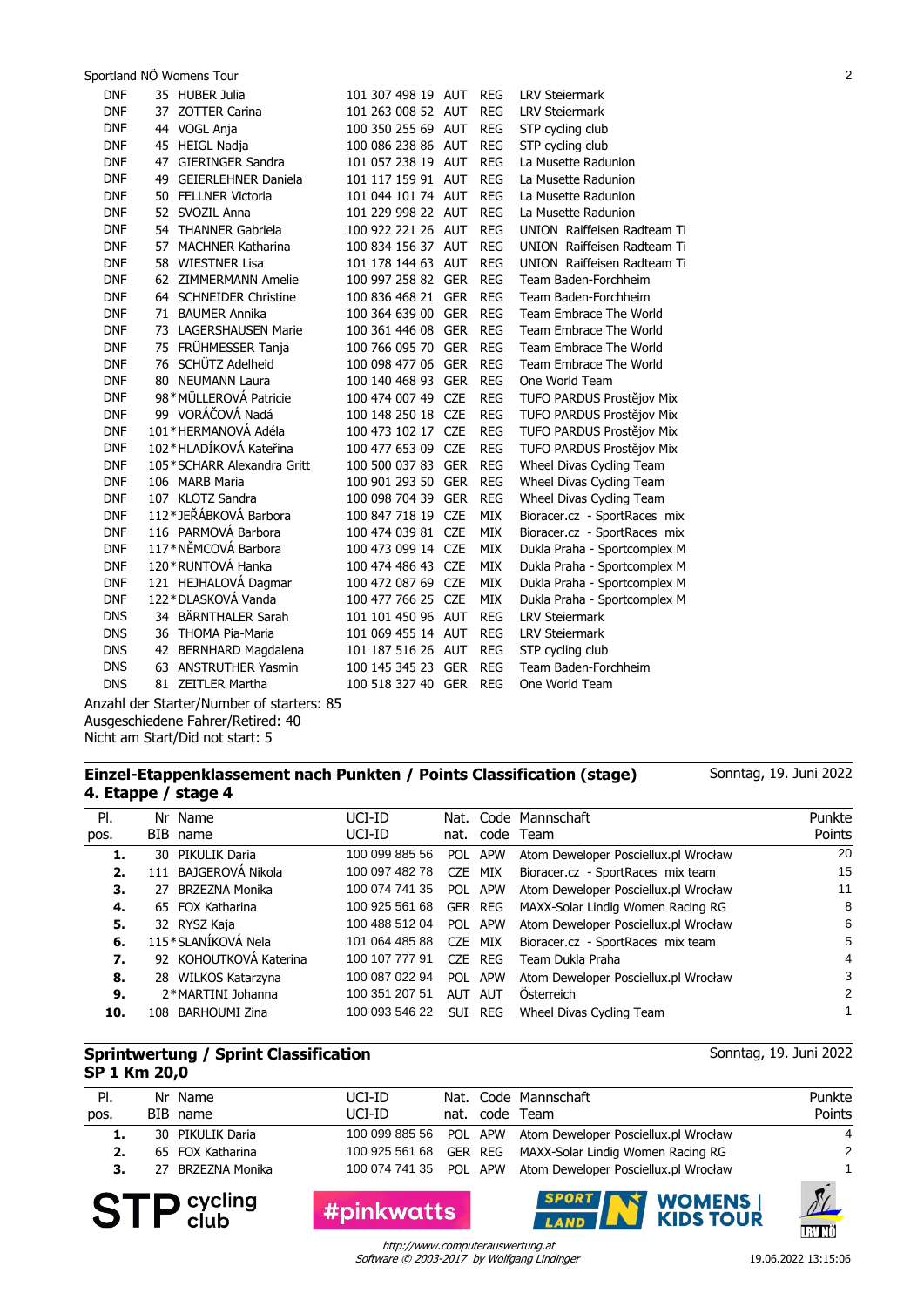# **Sprintwertung / Sprint Classification SP 2 Km 40,0**

|  | UCI-ID                                                                           |  | Punkte                                                                                                                                                                                                                           |
|--|----------------------------------------------------------------------------------|--|----------------------------------------------------------------------------------------------------------------------------------------------------------------------------------------------------------------------------------|
|  | UCI-ID                                                                           |  | Points                                                                                                                                                                                                                           |
|  |                                                                                  |  | 4                                                                                                                                                                                                                                |
|  |                                                                                  |  | 2                                                                                                                                                                                                                                |
|  |                                                                                  |  |                                                                                                                                                                                                                                  |
|  | Nr Name<br>BIB name<br>30 PIKULIK Daria<br>65 FOX Katharina<br>27 BRZEZNA Monika |  | Nat. Code Mannschaft<br>nat. code Team<br>100 099 885 56 POL APW Atom Deweloper Posciellux.pl Wrocław<br>100 925 561 68 GER REG MAXX-Solar Lindig Women Racing RG<br>100 074 741 35 POL APW Atom Deweloper Posciellux.pl Wrocław |

# **Sprintwertung / Sprint Classification SP 3 Km 60,0**

Nat. Code Mannschaft nat. code Team Pl. pos. Nr Name BIB name Punkte Points UCI-ID UCI-ID **1.** 30 PIKULIK Daria 100 099 885 56 POL APW Atom Deweloper Posciellux.pl Wrocław 4 **2.** 27 BRZEZNA Monika 100 074 741 35 POL APW Atom Deweloper Posciellux.pl Wrocław 2 **3.** 65 FOX Katharina 100 925 561 68 GER REG MAXX-Solar Lindig Women Racing RG 1

# **Etappenklassement Nachwuchswertung / Stage Youth Classification 4. Etappe / stage 4**

Sonntag, 19. Juni 2022 Länge/distance 80,0 km Schnitt/average 37,6 km/h

Sonntag, 19. Juni 2022

| PI.  | Nr Name                 | UCI-ID         |            |            | Nat. Code Mannschaft              | Zeit    |         |
|------|-------------------------|----------------|------------|------------|-----------------------------------|---------|---------|
| pos. | BIB name                | UCI-ID         |            |            | nat. code Team                    | time    |         |
| 1.   | 115*SLANÍKOVÁ Nela      | 101 064 485 88 | <b>CZE</b> | MIX        | Bioracer.cz - SportRaces mix team | 2:07:43 |         |
| 2.   | 2*MARTINI Johanna       | 100 351 207 51 | AUT        | AUT        | Österreich                        | 2:07:43 | $+0:00$ |
| З.   | 18*RÜETSCHI Noëlle      | 100 348 105 53 | <b>SUI</b> | SUI        | Switzerland                       | 2:07:43 | $+0:00$ |
| 4.   | 119*MARKOVÁ Adéla       | 100 473 346 67 | CZE MIX    |            | Dukla Praha - Sportcomplex Mixed  | 2:07:47 | $+0.04$ |
| 5.   | 10*SCHMITZ Anouk        | 100 648 188 18 | LUX LUX    |            | Luxembourg                        | 2:07:47 | $+0.04$ |
| 6.   | 1*SCHMIDSBERGER Daniela | 100 998 493 56 | AUT        | AUT        | Österreich                        | 2:07:47 | $+0.04$ |
| 7.   | 14*LEU Lorena           | 100 347 800 39 | <b>SUI</b> | <b>SUI</b> | Switzerland                       | 2:07:47 | $+0.04$ |
| 8.   | 59 * COOPER Amalie      | 101 083 109 88 | GBR        | REG        | UNION Raiffeisen Radteam Tirol    | 2:07:47 | $+0.04$ |
| 9.   | 3*HUYS Tabea            | 101 188 848 00 | <b>AUT</b> | <b>AUT</b> | Österreich                        | 2:07:47 | $+0.04$ |
| 10.  | 114*KVASNIČKOVÁ Eliška  | 101 076 809 93 | CZE.       | MIX        | Bioracer.cz - SportRaces mix team | 2:07:47 | $+0.04$ |

# **Mannschafts-Etappenklassement nach Zeit / Teams' Classification (stage) on time**

**4. Etappe / stage 4**

| PI.  |               | Code Mannschaft                   | UCI-ID         | Nat.       | Platz    | Zeit    |         |
|------|---------------|-----------------------------------|----------------|------------|----------|---------|---------|
| pos. | code          | Team                              | UCI-ID         | nat.       | position | time    |         |
|      | 1. APW        | <b>Atom Deweloper Posciellux.</b> |                |            |          | 6:20:08 |         |
|      | 30            | PIKULIK Daria                     | 100 099 885 56 | <b>POL</b> |          | 2:05:46 |         |
|      | 27            | <b>BRZEZNA Monika</b>             | 100 074 741 35 | POL        | 3        | 2:06:39 |         |
|      |               | 32 RYSZ Kaja                      | 100 488 512 04 | POL        | 5        | 2:07:43 |         |
|      | 2. MIX        | Bioracer.cz - SportRaces mi       |                |            |          | 6:22:02 | $+1:54$ |
|      |               | 111 BAJGEROVÁ Nikola              | 100 097 482 78 | <b>CZE</b> | 2        | 2:06:36 |         |
|      |               | 115*SLANÍKOVÁ Nela                | 101 064 485 88 | <b>CZE</b> | 6        | 2:07:43 |         |
|      |               | 113 ZEMANOVÁ Kristýna             | 100 477 828 87 | <b>CZE</b> | 14       | 2:07:43 |         |
|      | 3. REG        | <b>MAXX-Solar Lindig Women</b>    |                |            |          | 6:23:14 | $+3:06$ |
|      | 65            | <b>FOX Katharina</b>              | 100 925 561 68 | <b>GER</b> | 4        | 2:07:06 |         |
|      | 66            | <b>STARK Michelle</b>             | 100 992 545 25 | <b>SUI</b> | 39       | 2:08:04 |         |
|      | 67            | <b>HILD Amélie</b>                | 100 867 722 41 | <b>FRA</b> | 40       | 2:08:04 |         |
|      | <b>4. REG</b> | <b>Team Dukla Praha</b>           |                |            |          | 6:23:17 | $+3:09$ |
|      |               | 92 KOHOUTKOVÁ Katerina            | 100 107 777 91 | <b>CZE</b> | 7        | 2:07:43 |         |
|      | 93            | <b>HARTYCHOVÁ Nicole</b>          | 100 472 816 22 | <b>CZE</b> | 23       | 2:07:47 |         |
|      |               | 91 ŠEVCÍKOVÁ Petra                | 100 153 367 91 | <b>CZE</b> | 25       | 2:07:47 |         |
|      | <b>5. REG</b> | <b>Wheel Divas Cycling Team</b>   |                |            |          | 6:23:17 | $+3:09$ |
|      | 108           | <b>BARHOUMI Zina</b>              | 100 093 546 22 | <b>SUI</b> | 10       | 2:07:43 |         |
|      | 109           | DE KEERSMAEKER Audrey             | 101 166 975 49 | <b>BEL</b> | 15       | 2:07:47 |         |
|      | 104           | <b>BENDER Janina Morin</b>        | 101 123 032 47 | <b>GER</b> | 33       | 2:07:47 |         |
|      |               |                                   |                |            |          |         |         |







Software © 2003-2017 by Wolfgang Lindinger http://www.computerauswertung.at

Sonntag, 19. Juni 2022

<u>Lrv Nö</u>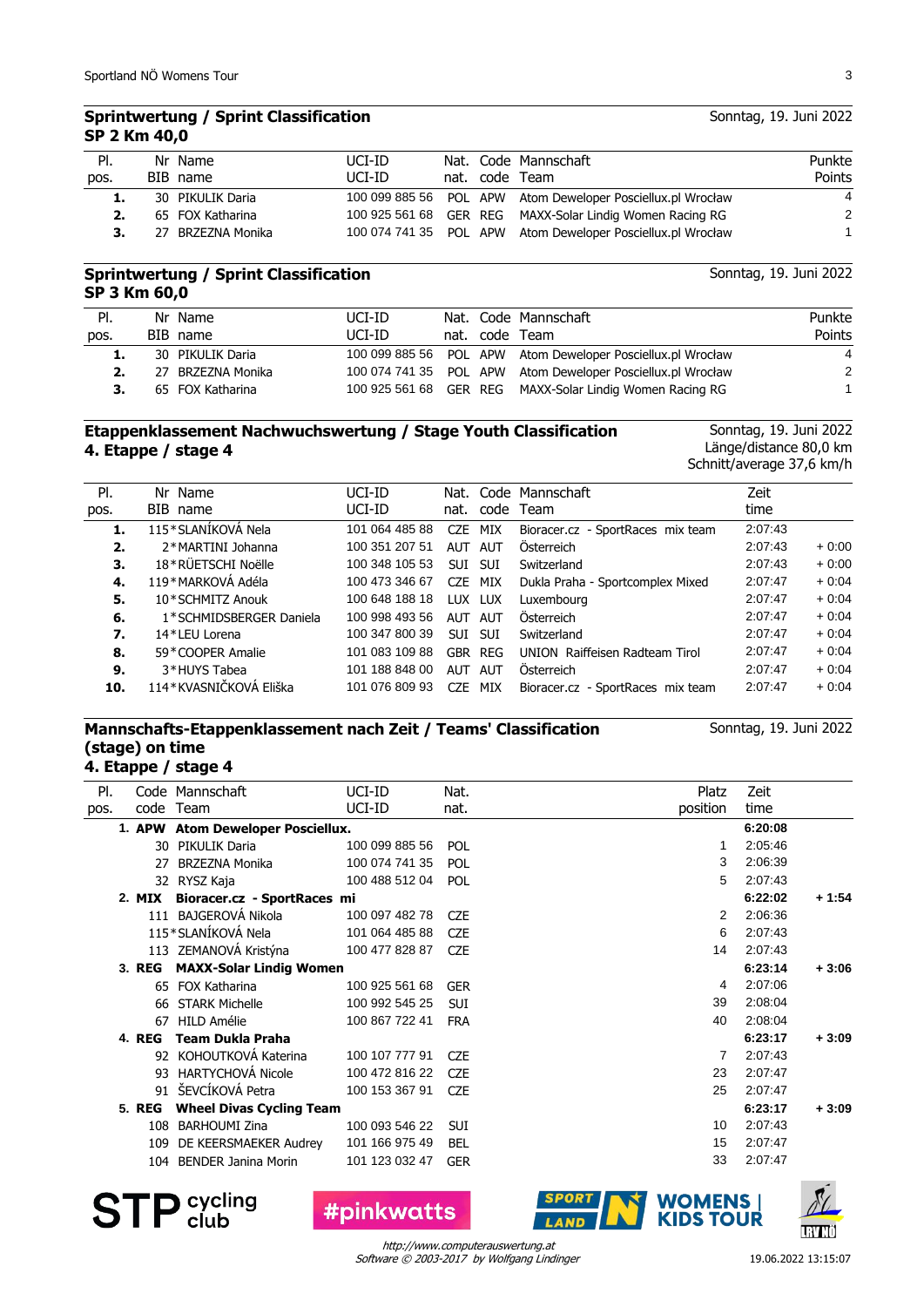| Sportland NÖ Womens Tour                      |                |            |    |                        | 4       |
|-----------------------------------------------|----------------|------------|----|------------------------|---------|
| 6. AUT *Österreich                            |                |            |    | 6:23:17                | $+3:09$ |
| 2*MARTINI Johanna                             | 100 351 207 51 | AUT        | 9  | 2:07:43                |         |
| 1*SCHMIDSBERGER Daniela                       | 100 998 493 56 | AUT        | 22 | 2:07:47                |         |
| 3*HUYS Tabea                                  | 101 188 848 00 | AUT        | 28 | 2:07:47                |         |
| 7. MIX Lviv C.T. Ukraine                      |                |            |    | 6:23:25                | $+3:17$ |
| 21 SOLOVEI Ganna                              | 100 066 459 95 | <b>UKR</b> | 11 | 2:07:43                |         |
| 23 EVANS Alicia                               | 100 217 214 15 | NZL        | 17 | 2:07:47                |         |
| 22 FEDOTOVA Ksenija                           | 100 101 799 30 | <b>UKR</b> | 37 | 2:07:55                |         |
| 8. REG One World Team                         |                |            |    | 6:23:29                | $+3:21$ |
| 77 LUST Bianca                                | 100 091 246 50 | <b>NED</b> | 24 | 2:07:47                |         |
| <b>WINKELHAG Mira</b><br>78.                  | 100 592 154 50 | GER        | 31 | 2:07:47                |         |
| <b>WEBER Lisa</b><br>79.                      | 100 645 702 54 | <b>GER</b> | 36 | 2:07:55                |         |
| <b>Communiqué No 5</b><br>4. Etappe / stage 4 |                |            |    | Sonntag, 19. Juni 2022 |         |



-



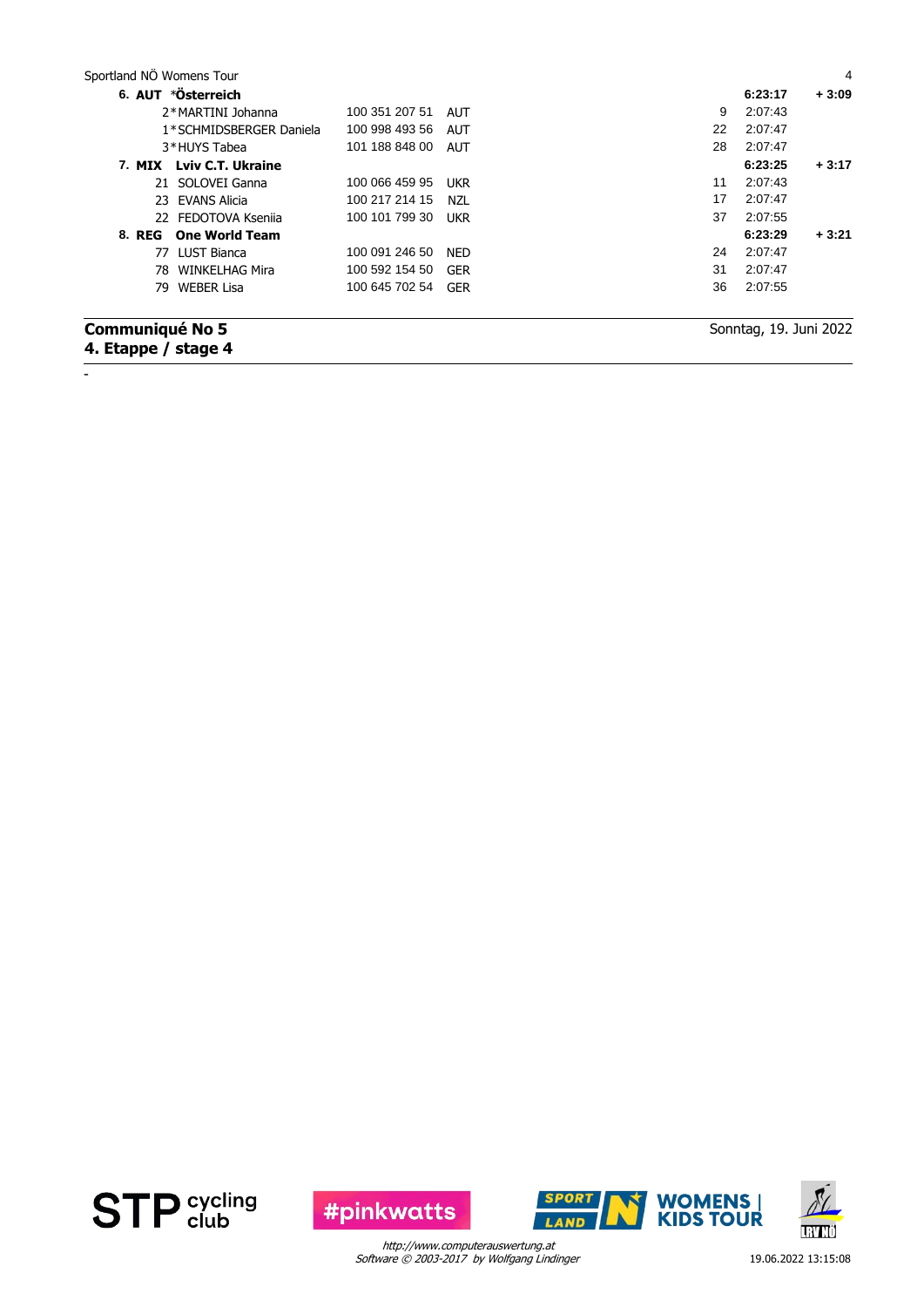# **Einzel-Gesamtklassement nach Zeit / General Individual Classification on time**

Sonntag, 19. Juni 2022 Länge/distance 332,9 km Schnitt/average 37,2 km/h

| PI.        | Nr Name                            | UCI-ID                           | Nat.               |            | Code Mannschaft                                          | Zeit               |                    |
|------------|------------------------------------|----------------------------------|--------------------|------------|----------------------------------------------------------|--------------------|--------------------|
| pos.       | BIB name                           | UCI-ID                           | nat.               |            | code Team                                                | time               |                    |
| 1.         | 30 PIKULIK Daria                   | 100 099 885 56                   | <b>POL</b>         | <b>APW</b> | Atom Deweloper Posciellux.pl Wrocł                       | 8:57:25            |                    |
| 2.         | 27 BRZEZNA Monika                  | 100 074 741 35                   |                    | POL APW    | Atom Deweloper Posciellux.pl Wrocł                       | 8:58:21            | $+0.56$            |
| 3.         | 111 BAJGEROVÁ Nikola               | 100 097 482 78                   | <b>CZE</b>         | MIX        | Bioracer.cz - SportRaces mix team                        | 8:58:43            | $+1:18$            |
| 4.         | 65 FOX Katharina                   | 100 925 561 68                   | GER REG            |            | MAXX-Solar Lindig Women Racing R                         | 8:58:43            | $+1:18$            |
| 5.         | 114*KVASNIČKOVÁ Eliška             | 101 076 809 93                   | CZE                | MIX        | Bioracer.cz - SportRaces mix team                        | 9:00:49            | $+3:24$            |
| 6.         | 100 HÁJKOVÁ Markéta                | 100 153 353 77                   | CZE REG            |            | TUFO PARDUS Prostějov Mix                                | 9:01:11            | $+3:46$            |
| 7.         | 32 RYSZ Kaja                       | 100 488 512 04                   |                    | POL APW    | Atom Deweloper Posciellux.pl Wrocł                       | 9:01:25            | $+4:00$            |
| 8.         | 1*SCHMIDSBERGER Daniela            | 100 998 493 56                   | AUT AUT            |            | Österreich                                               | 9:01:34            | $+4:09$            |
| 9.         | 39 ZSANKÓ Petra                    | 101 137 947 24                   | HUN REG            |            | <b>LRV Steiermark</b>                                    | 9:01:53            | $+4:28$            |
| 10.        | 108 BARHOUMI Zina                  | 100 093 546 22                   |                    | SUI REG    | Wheel Divas Cycling Team                                 | 9:02:05            | $+4:40$            |
| 11.        | 31 PIKULIK Wiktoria                | 100 102 011 48                   |                    | POL APW    | Atom Deweloper Posciellux.pl Wrocł                       | 9:02:12            | $+4.47$            |
| 12.        | 18*RÜETSCHI Noëlle                 | 100 348 105 53                   | SUI SUI            |            | Switzerland                                              | 9:02:12            | $+4.47$            |
| 13.        | 92 KOHOUTKOVÁ Katerina             | 100 107 777 91                   | <b>CZE</b>         | <b>REG</b> | Team Dukla Praha                                         | 9:02:13            | $+4.48$            |
| 14.        | 28 WILKOS Katarzyna                | 100 087 022 94                   |                    | POL APW    | Atom Deweloper Posciellux.pl Wrocł                       | 9:02:14            | $+4.49$            |
| 15.        | 3*HUYS Tabea                       | 101 188 848 00                   | AUT AUT            |            | Österreich                                               | 9:02:37            | $+5:12$            |
| 16.        | 7 BERTON Nina                      | 100 350 159 70                   | LUX LUX            |            | Luxembourg                                               | 9:02:42            | $+5:17$            |
| 17.        | 115*SLANÍKOVÁ Nela                 | 101 064 485 88                   | <b>CZE</b>         | MIX        | Bioracer.cz - SportRaces mix team                        | 9:02:45            | $+5:20$            |
| 18.        | 66 STARK Michelle                  | 100 992 545 25                   | SUI                | <b>REG</b> | MAXX-Solar Lindig Women Racing R                         | 9:02:46            | $+5:21$            |
| 19.        | 109 DE KEERSMAEKER Audrey          | 101 166 975 49                   |                    | BEL REG    | Wheel Divas Cycling Team                                 | 9:02:48            | $+5:23$            |
| 20.        | 23 EVANS Alicia                    | 100 217 214 15                   | <b>NZL</b>         | <b>MIX</b> | Lviv C.T. Ukraine                                        | 9:02:54            | $+5:29$            |
| 21.        | 113 ZEMANOVÁ Kristýna              | 100 477 828 87                   | <b>CZE</b>         | MIX        | Bioracer.cz - SportRaces mix team                        | 9:03:00            | $+5:35$            |
| 22.        | 59*COOPER Amalie                   | 101 083 109 88                   | GBR REG            |            | UNION Raiffeisen Radteam Tirol                           | 9:03:15            | $+5:50$            |
| 23.        | 55 GSCHWENTNER Leila               | 100 839 751 06                   | AUT REG            |            | UNION Raiffeisen Radteam Tirol                           | 9:03:17            | $+5:52$            |
| 24.        | 72 TREFFEISEN Jade                 | 100 816 938 85                   | GER REG            |            | Team Embrace The World                                   | 9:03:41            | $+6:16$            |
| 25.        | 97 VANÍČKOVÁ Tereza                | 100 234 782 26                   | CZE REG            |            | TUFO PARDUS Prostějov Mix                                | 9:03:41            | $+6:16$            |
| 26.        | 14*LEU Lorena                      | 100 347 800 39                   | SUI                | SUI        | Switzerland                                              | 9:04:20            | $+6:55$            |
| 27.        | 93 HARTYCHOVÁ Nicole               | 100 472 816 22                   | CZE REG            |            | Team Dukla Praha                                         | 9:05:44<br>9:05:46 | $+8:19$<br>$+8:21$ |
| 28.        | 22 FEDOTOVA Kseniia                | 100 101 799 30                   | UKR MIX            |            | Lviv C.T. Ukraine                                        |                    | $+11:25$           |
| 29.<br>30. | 69 SCHULZ Tina<br>61 SCHELB Annika | 100 155 399 86<br>100 997 205 29 | GER REG<br>GER REG |            | MAXX-Solar Lindig Women Racing R<br>Team Baden-Forchheim | 9:08:50<br>9:10:20 | $+12:55$           |
| 31.        | 77 LUST Bianca                     | 100 091 246 50                   | NED REG            |            | One World Team                                           | 9:11:02            | $+13:37$           |
| 32.        | 2*MARTINI Johanna                  | 100 351 207 51                   | AUT AUT            |            | Osterreich                                               | 9:11:10            | $+13:45$           |
| 33.        | 89 SZABÓ Adrienn                   | 100 838 873 01                   | HUN REG            |            | Ride for Women Cycling Project                           | 9:11:56            | $+14:31$           |
| 34.        | 104 BENDER Janina Morin            | 101 123 032 47                   | GER REG            |            | Wheel Divas Cycling Team                                 | 9:13:28            | $+16:03$           |
| 35.        | 86 LÁSZLÓ Tamara                   | 100 146 738 58                   | HUN REG            |            | Ride for Women Cycling Project                           | 9:19:00            | $+21:35$           |
| 36.        | 91 ŠEVCÍKOVÁ Petra                 | 100 153 367 91                   | <b>CZE</b>         | <b>REG</b> | Team Dukla Praha                                         | 9:20:59            | $+23:34$           |
| 37.        | 21 SOLOVEI Ganna                   | 100 066 459 95                   | UKR MIX            |            | Lviv C.T. Ukraine                                        | 9:25:27            | $+28:02$           |
| 38.        | 119*MARKOVÁ Adéla                  | 100 473 346 67                   | CZE MIX            |            | Dukla Praha - Sportcomplex Mixed                         | 9:25:51            | $+28:26$           |
| 39.        | 10*SCHMITZ Anouk                   | 100 648 188 18                   | LUX LUX            |            | Luxembourg                                               | 9:26:30            | $+29:05$           |
| 40.        | 51 RUMPL Laura                     | 100 931 622 18                   | AUT REG            |            | La Musette Radunion                                      | 9:26:49            | $+29:24$           |
| 41.        | 79 WEBER Lisa                      | 100 645 702 54                   | GER REG            |            | One World Team                                           | 9:29:02            | $+31:37$           |
| 42.        | 78 WINKELHAG Mira                  | 100 592 154 50                   | GER REG            |            | One World Team                                           | 9:30:20            | $+32:55$           |
| 43.        | 74 GIESEN Anna                     | 100 363 502 27                   |                    | GER REG    | Team Embrace The World                                   | 9:30:46            | $+33:21$           |
| 44.        | 67 HILD Amélie                     | 100 867 722 41                   |                    | FRA REG    | MAXX-Solar Lindig Women Racing R                         | 9:31:22            | $+33:57$           |
| 45.        | 95 HERMANOVSKÁ Hana                | 100 477 621 74                   |                    | CZE REG    | Team Dukla Praha                                         | 9:45:43            | $+48:18$           |

## **Einzel-Gesamtklassement nach Punkten / Points General Classification**

Sonntag, 19. Juni 2022

| PI.  | Nr Name               | UCI-ID         |  | Nat. Code Mannschaft                                        | Punkte |
|------|-----------------------|----------------|--|-------------------------------------------------------------|--------|
| pos. | BIB name              | UCI-ID         |  | nat. code Team                                              | Points |
| 1.   | 30 PIKULIK Daria      |                |  | 100 099 885 56 POL APW Atom Deweloper Posciellux.pl Wrocław | 92     |
| 2.   | 111 BAJGEROVÁ Nikola  |                |  | 100 097 482 78 CZE MIX Bioracer.cz - SportRaces mix team    | 58     |
| 3.   | 27 BRZEZNA Monika     |                |  | 100 074 741 35 POL APW Atom Deweloper Posciellux.pl Wrocław | 41     |
| 4.   | 65 FOX Katharina      |                |  | 100 925 561 68 GER REG MAXX-Solar Lindig Women Racing RG    | 39     |
| 5.   | 113 ZEMANOVÁ Kristýna | 100 477 828 87 |  | CZE MIX Bioracer.cz - SportRaces mix team                   | 24     |
| 6.   | 100 HÁJKOVÁ Markéta   |                |  | 100 153 353 77 CZE REG TUFO PARDUS Prostějov Mix            | 21     |



**#pinkwatts** 



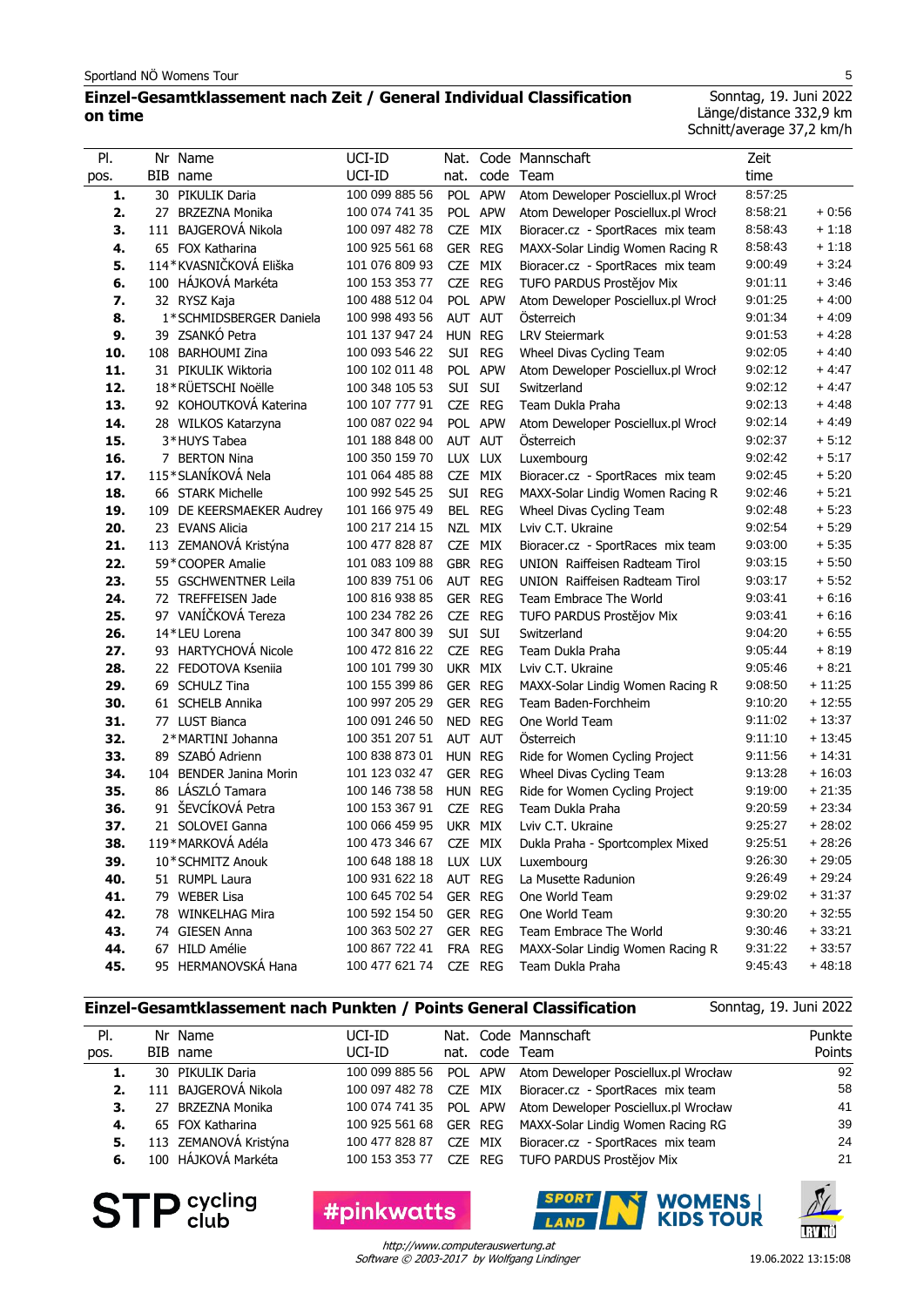Sportland NÖ Womens Tour 6

| 7.  |     | 32 RYSZ Kaja            | 100 488 512 04 |            | POL APW    | Atom Deweloper Posciellux.pl Wrocław | 18 |
|-----|-----|-------------------------|----------------|------------|------------|--------------------------------------|----|
| 8.  | 28. | WILKOS Katarzyna        | 100 087 022 94 |            | POL APW    | Atom Deweloper Posciellux.pl Wrocław | 11 |
| 9.  | 95  | <b>HERMANOVSKÁ Hana</b> | 100 477 621 74 | CZE        | <b>REG</b> | Team Dukla Praha                     | 11 |
| 10. |     | 92 KOHOUTKOVÁ Katerina  | 100 107 777 91 | CZE        | <b>REG</b> | Team Dukla Praha                     | 9  |
| 11. | 108 | <b>BARHOUMI Zina</b>    | 100 093 546 22 | SUI        | REG        | Wheel Divas Cycling Team             | 8  |
| 12. | 66  | <b>STARK Michelle</b>   | 100 992 545 25 |            | SUI REG    | MAXX-Solar Lindig Women Racing RG    | 8  |
| 13. |     | 21 SOLOVEI Ganna        | 100 066 459 95 |            | UKR MIX    | Lviv C.T. Ukraine                    | 8  |
| 14. |     | 114 KVASNIČKOVÁ Eliška  | 101 076 809 93 | CZE        | MIX        | Bioracer.cz - SportRaces mix team    | 6  |
| 15. |     | 115 SLANÍKOVÁ Nela      | 101 064 485 88 | <b>CZE</b> | MIX        | Bioracer.cz - SportRaces mix team    | 6  |
| 16. |     | 3 HUYS Tabea            | 101 188 848 00 |            | AUT AUT    | <b>Osterreich</b>                    | 5  |
| 17. |     | 7 BERTON Nina           | 100 350 159 70 |            | LUX LUX    | Luxembourg                           | 4  |
| 18. |     | 119 MARKOVÁ Adéla       | 100 473 346 67 | <b>CZE</b> | MIX        | Dukla Praha - Sportcomplex Mixed     | 4  |
| 19. |     | 74 GIESEN Anna          | 100 363 502 27 |            | GER REG    | Team Embrace The World               | 3  |
| 20. |     | 1 SCHMIDSBERGER Daniela | 100 998 493 56 |            | AUT AUT    | Osterreich                           | 2  |
| 21. |     | 18 RÜETSCHI Noëlle      | 100 348 105 53 | <b>SUI</b> | <b>SUI</b> | Switzerland                          | 2  |
| 22. |     | 14 LEU Lorena           | 100 347 800 39 | <b>SUI</b> | <b>SUI</b> | Switzerland                          | 2  |
| 23. |     | 2 MARTINI Johanna       | 100 351 207 51 | <b>AUT</b> | <b>AUT</b> | <b>Osterreich</b>                    | 2  |
| 24. | 69  | <b>SCHULZ Tina</b>      | 100 155 399 86 |            | GER REG    | MAXX-Solar Lindig Women Racing RG    |    |
| 25. | 91  | ŠEVCÍKOVÁ Petra         | 100 153 367 91 | <b>CZE</b> | <b>REG</b> | Team Dukla Praha                     | 1  |
|     |     |                         |                |            |            |                                      |    |

# **Gesamt Nachwuchswertung / General Youth classification**

Sonntag, 19. Juni 2022 Länge/distance 332,9 km Schnitt/average 36,9 km/h

| PI.  | Nr Name                 | UCI-ID         |            |            | Nat. Code Mannschaft                  | Zeit    |          |
|------|-------------------------|----------------|------------|------------|---------------------------------------|---------|----------|
| pos. | BIB name                | UCI-ID         |            |            | nat. code Team                        | time    |          |
| 1.   | 114*KVASNIČKOVÁ Eliška  | 101 076 809 93 | <b>CZE</b> | MIX        | Bioracer.cz - SportRaces mix team     | 9:00:49 |          |
| 2.   | 1*SCHMIDSBERGER Daniela | 100 998 493 56 | AUT        | AUT        | Österreich                            | 9:01:34 | $+0:45$  |
| 3.   | 18*RÜETSCHI Noëlle      | 100 348 105 53 | <b>SUI</b> | <b>SUI</b> | Switzerland                           | 9:02:12 | $+1:23$  |
| 4.   | 3*HUYS Tabea            | 101 188 848 00 | AUT AUT    |            | Österreich                            | 9:02:37 | $+1:48$  |
| 5.   | 115*SLANÍKOVÁ Nela      | 101 064 485 88 | CZE MIX    |            | Bioracer.cz - SportRaces mix team     | 9:02:45 | $+1:56$  |
| 6.   | 59*COOPER Amalie        | 101 083 109 88 |            | GBR REG    | <b>UNION</b> Raiffeisen Radteam Tirol | 9:03:15 | $+2:26$  |
| 7.   | 14*LEU Lorena           | 100 347 800 39 | <b>SUI</b> | <b>SUI</b> | Switzerland                           | 9:04:20 | $+3:31$  |
| 8.   | 2*MARTINI Johanna       | 100 351 207 51 | <b>AUT</b> | AUT        | Österreich                            | 9:11:10 | $+10:21$ |
| 9.   | 119*MARKOVÁ Adéla       | 100 473 346 67 | <b>CZE</b> | MIX        | Dukla Praha - Sportcomplex Mixed      | 9:25:51 | $+25:02$ |
| 10.  | 10*SCHMITZ Anouk        | 100 648 188 18 | TUX        | LUX        | Luxembourg                            | 9:26:30 | $+25:41$ |

## **Berg-Gesamtklassement nach Punkten / Mountain General Classification**

Freitag, 17. Juni 2022

| PI.  | Nr Name                 | UCI-ID         |            |         | Nat. Code Mannschaft                 | Punkte        |
|------|-------------------------|----------------|------------|---------|--------------------------------------|---------------|
| pos. | BIB name                | UCI-ID         |            |         | nat. code Team                       | Points        |
| 1.   | 113 ZEMANOVÁ Kristýna   | 100 477 828 87 | <b>CZE</b> | MIX     | Bioracer.cz - SportRaces mix team    | 14            |
| 2.   | 27 BRZEZNA Monika       | 100 074 741 35 |            | POL APW | Atom Deweloper Posciellux.pl Wrocław | 10            |
| З.   | 7 BERTON Nina           | 100 350 159 70 | LUX LUX    |         | Luxembourg                           | 6             |
| 4.   | 100 HÁJKOVÁ Markéta     | 100 153 353 77 |            |         | CZE REG TUFO PARDUS Prostějov Mix    | $\mathcal{P}$ |
| 5.   | 1*SCHMIDSBERGER Daniela | 100 998 493 56 | AUT AUT    |         | Österreich                           | $\mathcal{P}$ |
| 6.   | 65 FOX Katharina        | 100 925 561 68 |            | GER REG | MAXX-Solar Lindig Women Racing RG    | 1             |
| 7.   | 119*MARKOVÁ Adéla       | 100 473 346 67 | CZE.       | MIX     | Dukla Praha - Sportcomplex Mixed     |               |